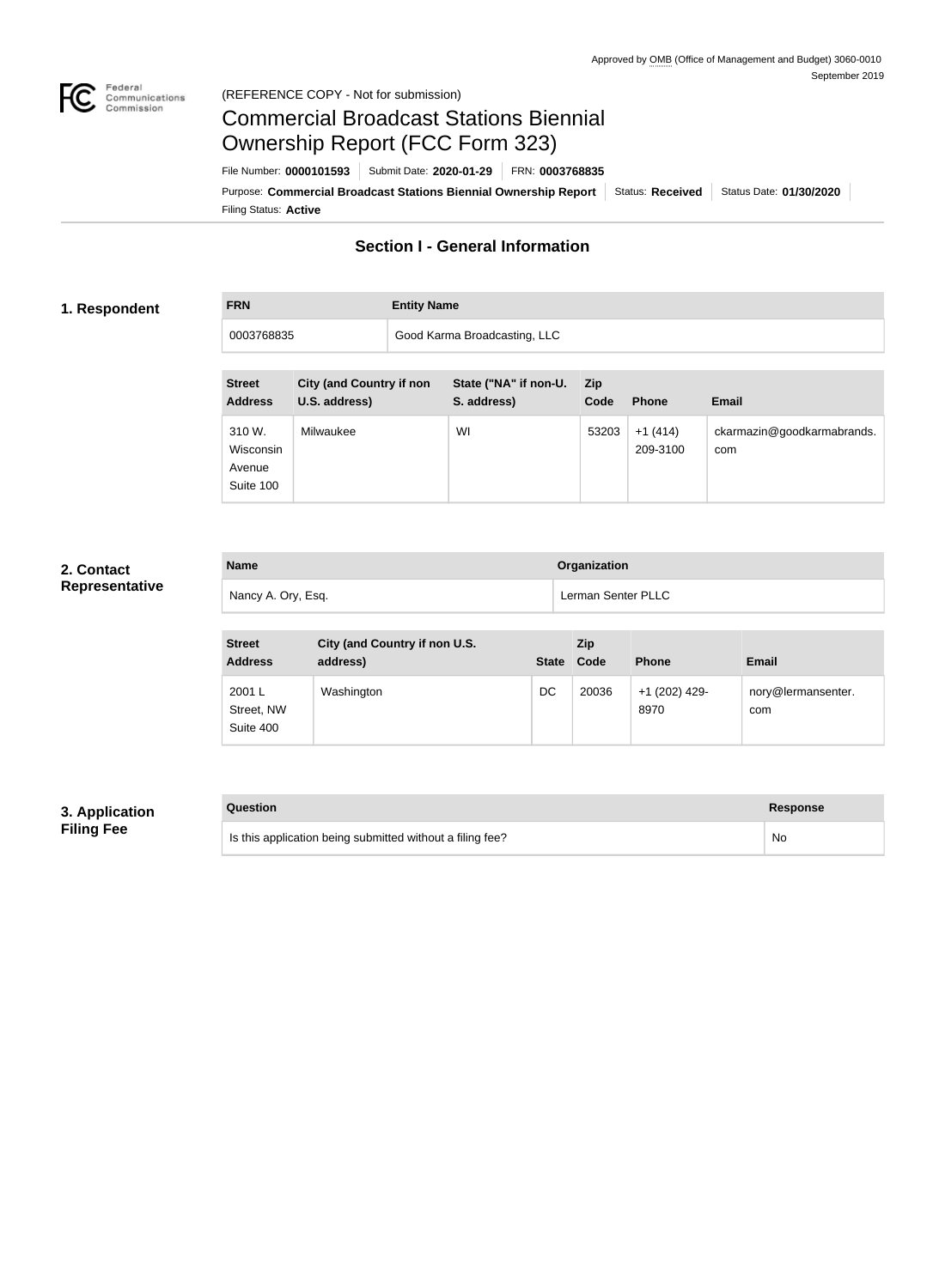| <b>Fees</b> | <b>Application Type</b> | <b>Form Number</b> | <b>Fee Code</b> | Quantity | <b>Fee Amount</b> | <b>Subtotal</b> |
|-------------|-------------------------|--------------------|-----------------|----------|-------------------|-----------------|
|             | Biennial                | Form 323           | <b>MAR</b>      | 8        | 85                | \$560.00        |
|             |                         |                    |                 |          | Total             | \$560.00        |

## **4. Nature of Respondent**

| (a) Provide the following information about the Respondent: |                           |  |
|-------------------------------------------------------------|---------------------------|--|
| <b>Relationship to stations/permits</b>                     | Licensee                  |  |
| <b>Nature of Respondent</b>                                 | Limited liability company |  |

**(b) Provide the following information about this report:**

| <b>Purpose</b> | Biennial                                                                                                                                                                               |
|----------------|----------------------------------------------------------------------------------------------------------------------------------------------------------------------------------------|
| "As of" date   | 10/01/2019                                                                                                                                                                             |
|                | When filing a biennial ownership report or validating<br>and resubmitting a prior biennial ownership report, this<br>date must be Oct. 1 of the year in which this report is<br>filed. |

#### **5. Licensee(s) and Station(s)**

#### **Respondent is filing this report to cover the following Licensee(s) and station(s):**

| Licensee/Permittee Name      | <b>FRN</b> |
|------------------------------|------------|
| Good Karma Broadcasting, LLC | 0003768835 |

| Fac. ID No. | <b>Call Sign</b> | <b>City</b>       | <b>State</b> | <b>Service</b> |
|-------------|------------------|-------------------|--------------|----------------|
| 4474        | <b>WXRO</b>      | <b>BEAVER DAM</b> | WI           | <b>FM</b>      |
| 4475        | <b>WBEV</b>      | <b>BEAVER DAM</b> | WI           | AM             |
| 4477        | <b>WTLX</b>      | <b>MONONA</b>     | WI           | <b>FM</b>      |
| 24143       | <b>WUUB</b>      | <b>JUPITER</b>    | FL.          | <b>FM</b>      |
| 28509       | <b>WKNR</b>      | <b>CLEVELAND</b>  | <b>OH</b>    | AM             |
| 35148       | <b>WEFL</b>      | <b>TEQUESTA</b>   | FL.          | AM             |
| 70659       | <b>WWGK</b>      | <b>CLEVELAND</b>  | <b>OH</b>    | AM             |
| 71092       | <b>WTTN</b>      | <b>COLUMBUS</b>   | WI           | AM             |

## **Section II – Biennial Ownership Information**

**1. 47 C.F.R. Section 73.3613 and Other Documents**

Licensee Respondents that hold authorizations for one or more full power television, AM, and/or FM stations should list all contracts and other instruments set forth in 47 C.F.R. Section 73.3613(a) through (c) for the facility or facilities listed on this report. In addition, attributable Local Marketing Agreements (LMAs) and attributable Joint Sales Agreements (JSAs) must be disclosed by the licensee of the brokering station on its ownership report. If the agreement is an attributable LMA, an attributable JSA, or a network affiliation agreement, check the appropriate box. Otherwise, select "Other." Non-Licensee Respondents, as well as Licensee Respondents that only hold authorizations for Class A television and/or low power television stations, should select "Not Applicable" in response to this question.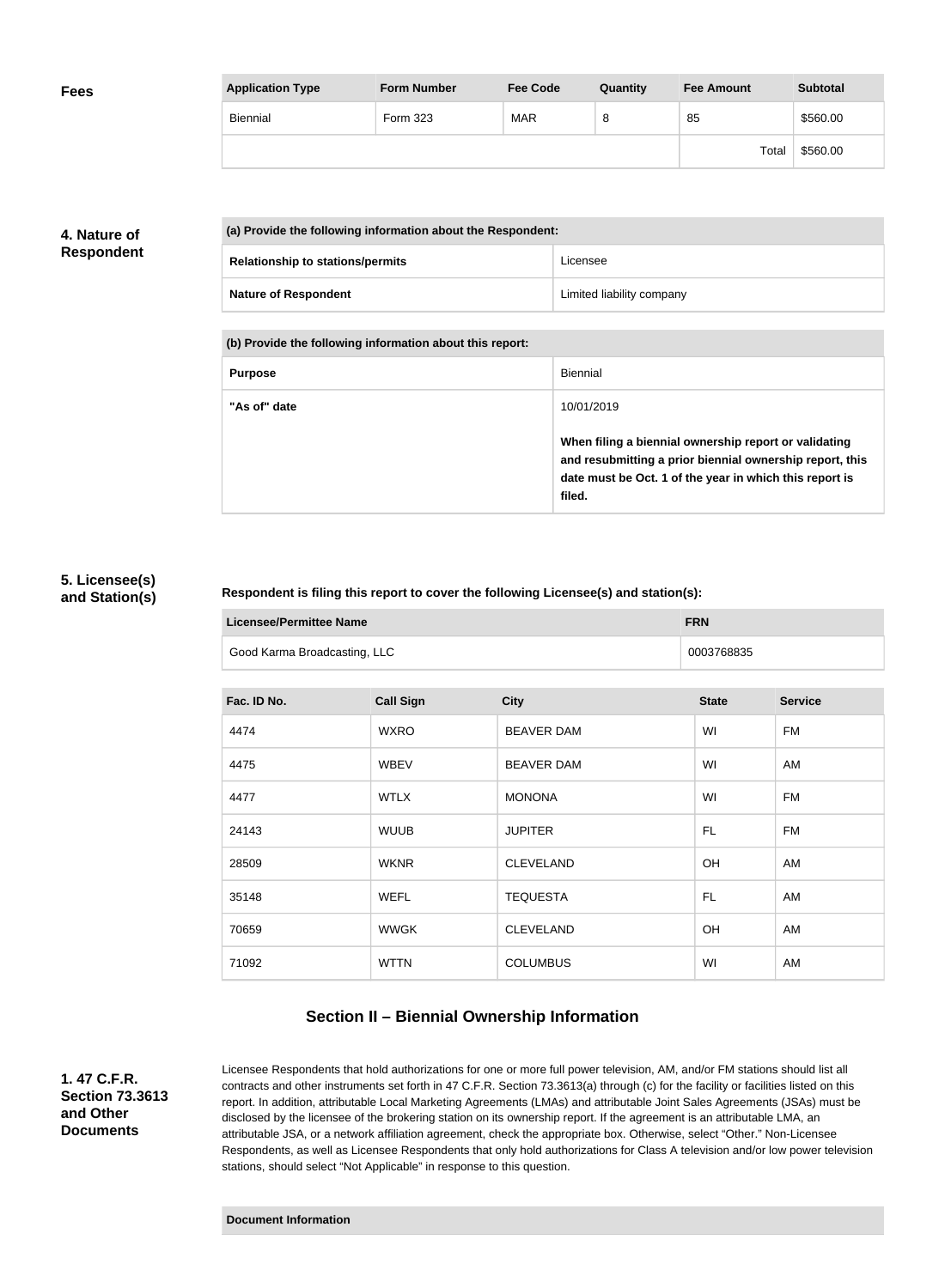| Description of contract or instrument           | <b>OPERATING AGREEMENT</b>                          |
|-------------------------------------------------|-----------------------------------------------------|
| Parties to contract or instrument               | STATE OF DELAWARE                                   |
| Date of execution                               | 07/1997                                             |
| Date of expiration                              | No expiration date                                  |
| <b>Agreement type</b><br>(check all that apply) | Other<br><b>Agreement Type: OPERATING AGREEMENT</b> |

#### **2. Ownership Interests**

**(a)** Ownership Interests. This Question requires Respondents to enter detailed information about ownership interests by generating a series of subforms. Answer each question on each subform. The first subform listing should be for the Respondent itself. If the Respondent is not a natural person, also list each of the officers, directors, stockholders, non-insulated partners, non-insulated members, and any other persons or entities with a direct attributable interest in the Respondent pursuant to the standards set forth in 47 C.F.R. Section 73.3555. (A "direct" interest is one that is not held through any intervening companies or entities.) List each interest holder with a direct attributable interest in the Respondent separately.

Leave the percentage of total assets (Equity Debt Plus) field blank for an interest holder unless that interest holder has an attributable interest in the Respondent solely on the basis of the Commission's Equity Debt Plus attribution standard, 47 C.F.R. Section 73.3555, Note 2(i).

In the case of vertical or indirect ownership structures, list only those interests in the Respondent that also represent an attributable interest in the Licensee(s) for which the report is being submitted.

Entities that are part of an organizational structure that includes holding companies or other forms of indirect ownership must file separate ownership reports. In such a structure do not report, or file a separate report for, any interest holder that does not have an attributable interest in the Licensee(s) for which the report is being submitted.

Please see the Instructions for further detail concerning interests that must be reported in response to this question.

The Respondent must provide an FCC Registration Number for each interest holder reported in response to this question. Please see the Instructions for detailed information and guidance concerning this requirement.

| ווטוואווויטווון קוווטוטווטו                             |                                                         |                         |                            |  |
|---------------------------------------------------------|---------------------------------------------------------|-------------------------|----------------------------|--|
| <b>FRN</b>                                              | 0003768835                                              |                         |                            |  |
| <b>Entity Name</b>                                      | Good Karma Broadcasting, LLC                            |                         |                            |  |
| <b>Address</b>                                          | PO Box                                                  |                         |                            |  |
|                                                         | Street 1                                                | 310 W. Wisconsin Avenue |                            |  |
|                                                         | <b>Street 2</b>                                         | Suite 100               |                            |  |
|                                                         | <b>City</b>                                             | Milwaukee               |                            |  |
|                                                         | State ("NA" if non-U.S.<br>address)                     | WI                      |                            |  |
|                                                         | <b>Zip/Postal Code</b>                                  | 53203                   |                            |  |
|                                                         | Country (if non-U.S.<br>address)                        | <b>United States</b>    |                            |  |
| <b>Listing Type</b>                                     | Respondent                                              |                         |                            |  |
| <b>Positional Interests</b><br>(check all that apply)   | Respondent                                              |                         |                            |  |
| <b>Tribal Nation or Tribal</b><br><b>Entity</b>         | Interest holder is not a Tribal nation or Tribal entity |                         |                            |  |
| <b>Interest Percentages</b><br>(enter percentage values | <b>Voting</b>                                           | 0.0%                    | <b>Jointly Held?</b><br>No |  |
| from 0.0 to 100.0)                                      | <b>Equity</b>                                           | 0.0%                    |                            |  |
|                                                         |                                                         |                         |                            |  |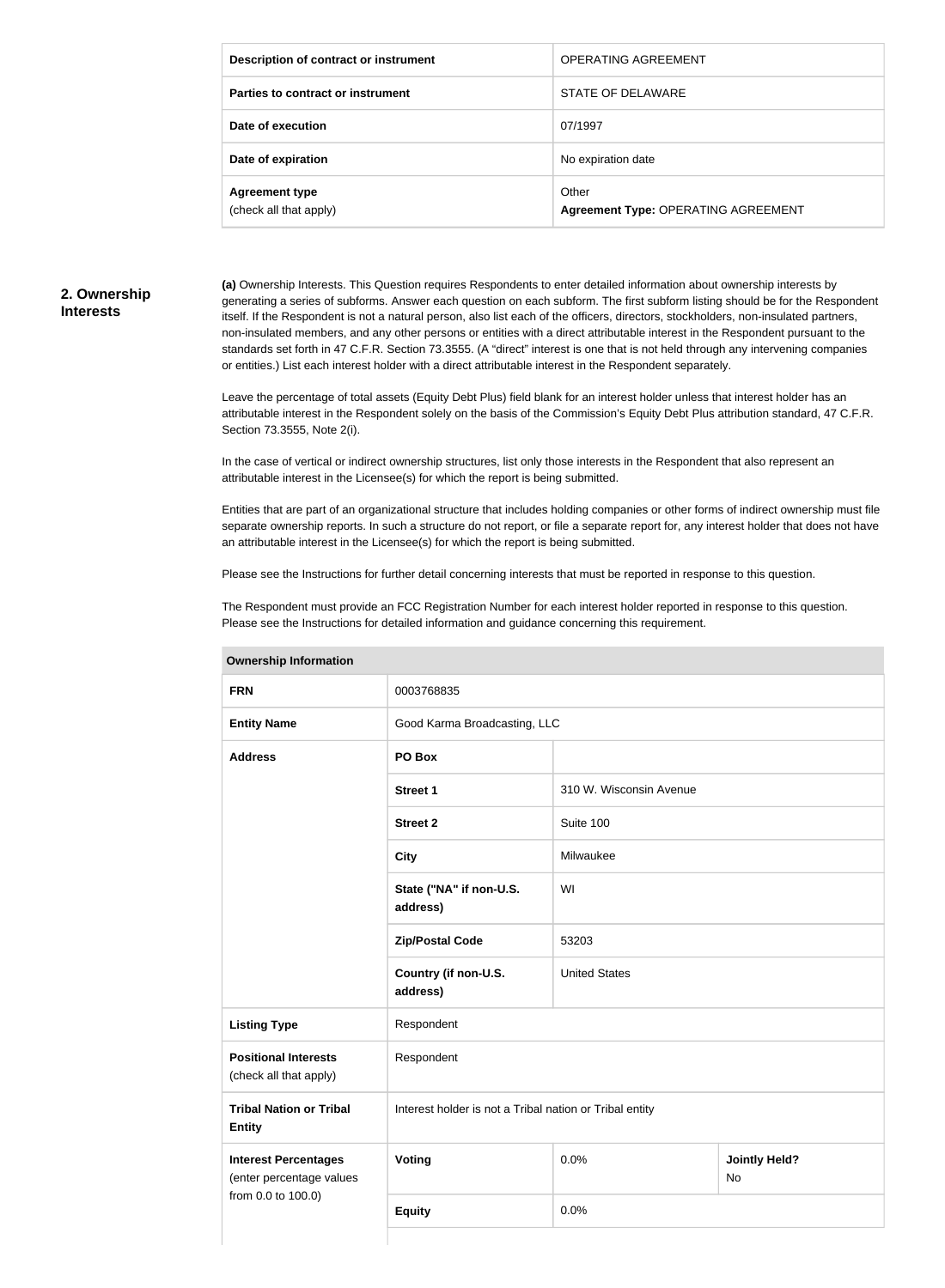| <b>Total assets (Equity Debt</b><br>Plus)                                            | $0.0\%$ |     |
|--------------------------------------------------------------------------------------|---------|-----|
| Does interest holder have an attributable interest in one or more broadcast stations |         | Yes |

**that do not appear on this report?**

Yes

| <b>Ownership Information</b>                              |                                                                                      |                         |                            |
|-----------------------------------------------------------|--------------------------------------------------------------------------------------|-------------------------|----------------------------|
| <b>FRN</b>                                                | 0019399807                                                                           |                         |                            |
| <b>Name</b>                                               | Craig L. Karmazin                                                                    |                         |                            |
| <b>Address</b>                                            | PO Box                                                                               |                         |                            |
|                                                           | <b>Street 1</b>                                                                      | 310 W. Wisconsin Avenue |                            |
|                                                           | <b>Street 2</b>                                                                      | Suite 100               |                            |
|                                                           | <b>City</b>                                                                          | Milwaukee               |                            |
|                                                           | State ("NA" if non-U.S.<br>address)                                                  | WI                      |                            |
|                                                           | <b>Zip/Postal Code</b>                                                               | 53203                   |                            |
|                                                           | Country (if non-U.S.<br>address)                                                     | <b>United States</b>    |                            |
| <b>Listing Type</b>                                       | Other Interest Holder                                                                |                         |                            |
| <b>Positional Interests</b><br>(check all that apply)     | Officer, LC/LLC/PLLC Member                                                          |                         |                            |
| Citizenship, Gender,                                      | <b>Citizenship</b>                                                                   | <b>US</b>               |                            |
| <b>Ethnicity, and Race</b><br><b>Information (Natural</b> | Gender                                                                               | Male                    |                            |
| <b>Persons Only)</b>                                      | <b>Ethnicity</b>                                                                     | Not Hispanic or Latino  |                            |
|                                                           | Race                                                                                 | White                   |                            |
| <b>Interest Percentages</b><br>(enter percentage values   | Voting                                                                               | 100.0%                  | <b>Jointly Held?</b><br>No |
| from 0.0 to 100.0)                                        | <b>Equity</b>                                                                        | 67.7%                   |                            |
|                                                           | <b>Total assets (Equity Debt</b><br>Plus)                                            | 100.0%                  |                            |
| that do not appear on this report?                        | Does interest holder have an attributable interest in one or more broadcast stations |                         | Yes                        |

| <b>FRN</b>     | 0021247101                          |                         |
|----------------|-------------------------------------|-------------------------|
| <b>Name</b>    | <b>STEVE Politziner</b>             |                         |
| <b>Address</b> | PO Box                              |                         |
|                | <b>Street 1</b>                     | 310 W. Wisconsin Avenue |
|                | <b>Street 2</b>                     | Suite 100               |
|                | <b>City</b>                         | Milwaukee               |
|                | State ("NA" if non-U.S.<br>address) | WI                      |
|                |                                     |                         |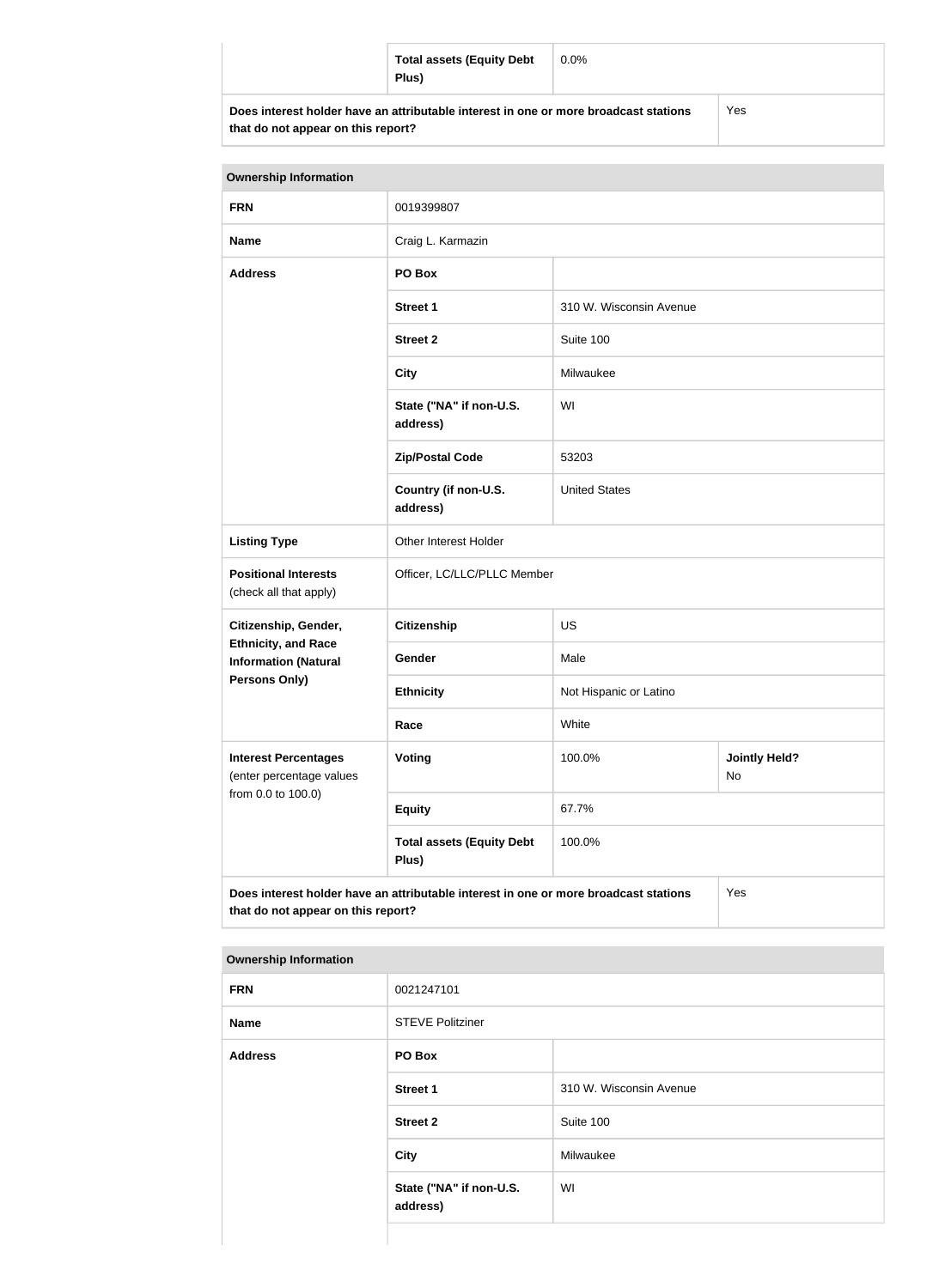|                                                           | <b>Zip/Postal Code</b>                                                               | 53203                  |                                   |
|-----------------------------------------------------------|--------------------------------------------------------------------------------------|------------------------|-----------------------------------|
|                                                           | Country (if non-U.S.<br>address)                                                     | <b>United States</b>   |                                   |
| <b>Listing Type</b>                                       | <b>Other Interest Holder</b>                                                         |                        |                                   |
| <b>Positional Interests</b><br>(check all that apply)     | <b>LC/LLC/PLLC Member</b>                                                            |                        |                                   |
| Citizenship, Gender,                                      | <b>Citizenship</b>                                                                   | <b>US</b>              |                                   |
| <b>Ethnicity, and Race</b><br><b>Information (Natural</b> | Gender                                                                               | Male                   |                                   |
| Persons Only)                                             | <b>Ethnicity</b>                                                                     | Not Hispanic or Latino |                                   |
|                                                           | Race                                                                                 | White                  |                                   |
| <b>Interest Percentages</b><br>(enter percentage values   | Voting                                                                               | 0.0%                   | <b>Jointly Held?</b><br><b>No</b> |
| from 0.0 to 100.0)                                        | <b>Equity</b>                                                                        | 10.1%                  |                                   |
|                                                           | <b>Total assets (Equity Debt</b><br>Plus)                                            | 0.0%                   |                                   |
|                                                           | Does interest holder have an attributable interest in one or more broadcast stations |                        | Yes                               |

**that do not appear on this report?**

| <b>Ownership Information</b>                              |                                     |                         |                            |
|-----------------------------------------------------------|-------------------------------------|-------------------------|----------------------------|
| <b>FRN</b>                                                | 0021247077                          |                         |                            |
| <b>Name</b>                                               | Sharon Karmazin                     |                         |                            |
| <b>Address</b>                                            | PO Box                              |                         |                            |
|                                                           | <b>Street 1</b>                     | 310 W. Wisconsin Avenue |                            |
|                                                           | <b>Street 2</b>                     | Suite 100               |                            |
|                                                           | <b>City</b>                         | Milwaukee               |                            |
|                                                           | State ("NA" if non-U.S.<br>address) | WI                      |                            |
|                                                           | <b>Zip/Postal Code</b>              | 53203                   |                            |
|                                                           | Country (if non-U.S.<br>address)    | <b>United States</b>    |                            |
| <b>Listing Type</b>                                       | Other Interest Holder               |                         |                            |
| <b>Positional Interests</b><br>(check all that apply)     | LC/LLC/PLLC Member                  |                         |                            |
| Citizenship, Gender,                                      | <b>Citizenship</b>                  | <b>US</b>               |                            |
| <b>Ethnicity, and Race</b><br><b>Information (Natural</b> | Gender                              | Female                  |                            |
| <b>Persons Only)</b>                                      | <b>Ethnicity</b>                    | Not Hispanic or Latino  |                            |
|                                                           | Race                                | White                   |                            |
| <b>Interest Percentages</b><br>(enter percentage values   | <b>Voting</b>                       | 0.0%                    | <b>Jointly Held?</b><br>No |
| from 0.0 to 100.0)                                        | <b>Equity</b>                       | 10.1%                   |                            |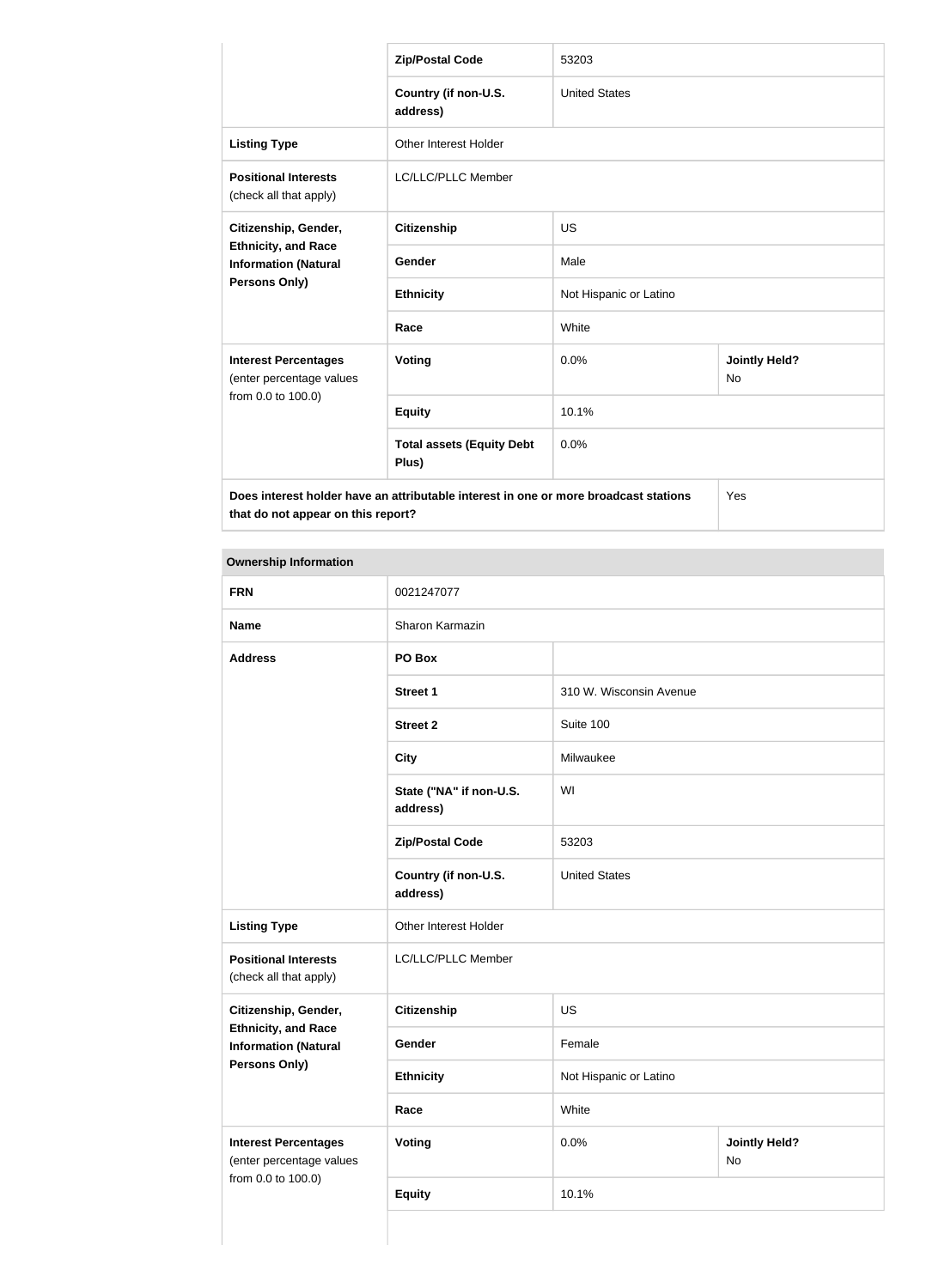| <b>Total assets (Equity Debt</b><br>Plus)                                            | $0.0\%$ |     |
|--------------------------------------------------------------------------------------|---------|-----|
| Does interest holder have an attributable interest in one or more broadcast stations |         | Yes |

**that do not appear on this report?**

| <b>Ownership Information</b>                              |                                                                                      |                         |                            |
|-----------------------------------------------------------|--------------------------------------------------------------------------------------|-------------------------|----------------------------|
| <b>FRN</b>                                                | 0021247135                                                                           |                         |                            |
| <b>Name</b>                                               | <b>SAM PINES</b>                                                                     |                         |                            |
| <b>Address</b>                                            | PO Box                                                                               |                         |                            |
|                                                           | <b>Street 1</b>                                                                      | 310 W. Wisconsin Avenue |                            |
|                                                           | <b>Street 2</b>                                                                      | Suite 100               |                            |
|                                                           | <b>City</b>                                                                          | Milwaukee               |                            |
|                                                           | State ("NA" if non-U.S.<br>address)                                                  | WI                      |                            |
|                                                           | <b>Zip/Postal Code</b>                                                               | 53203                   |                            |
|                                                           | Country (if non-U.S.<br>address)                                                     | <b>United States</b>    |                            |
| <b>Listing Type</b>                                       | Other Interest Holder                                                                |                         |                            |
| <b>Positional Interests</b><br>(check all that apply)     | LC/LLC/PLLC Member                                                                   |                         |                            |
| Citizenship, Gender,                                      | <b>Citizenship</b>                                                                   | <b>US</b>               |                            |
| <b>Ethnicity, and Race</b><br><b>Information (Natural</b> | Gender                                                                               | Male                    |                            |
| Persons Only)                                             | <b>Ethnicity</b>                                                                     | Not Hispanic or Latino  |                            |
|                                                           | Race                                                                                 | White                   |                            |
| <b>Interest Percentages</b><br>(enter percentage values   | Voting                                                                               | 0.0%                    | <b>Jointly Held?</b><br>No |
| from 0.0 to 100.0)                                        | <b>Equity</b>                                                                        | 3.0%                    |                            |
|                                                           | <b>Total assets (Equity Debt</b><br>Plus)                                            | 0.0%                    |                            |
| that do not appear on this report?                        | Does interest holder have an attributable interest in one or more broadcast stations |                         | Yes                        |

| <b>FRN</b>     | 0021247176                          |                         |
|----------------|-------------------------------------|-------------------------|
| <b>Name</b>    | <b>KEITH WILLIAMS</b>               |                         |
| <b>Address</b> | PO Box                              |                         |
|                | <b>Street 1</b>                     | 310 W. Wisconsin Avenue |
|                | <b>Street 2</b>                     | Suite 100               |
|                | <b>City</b>                         | Milwaukee               |
|                | State ("NA" if non-U.S.<br>address) | WI                      |
|                |                                     |                         |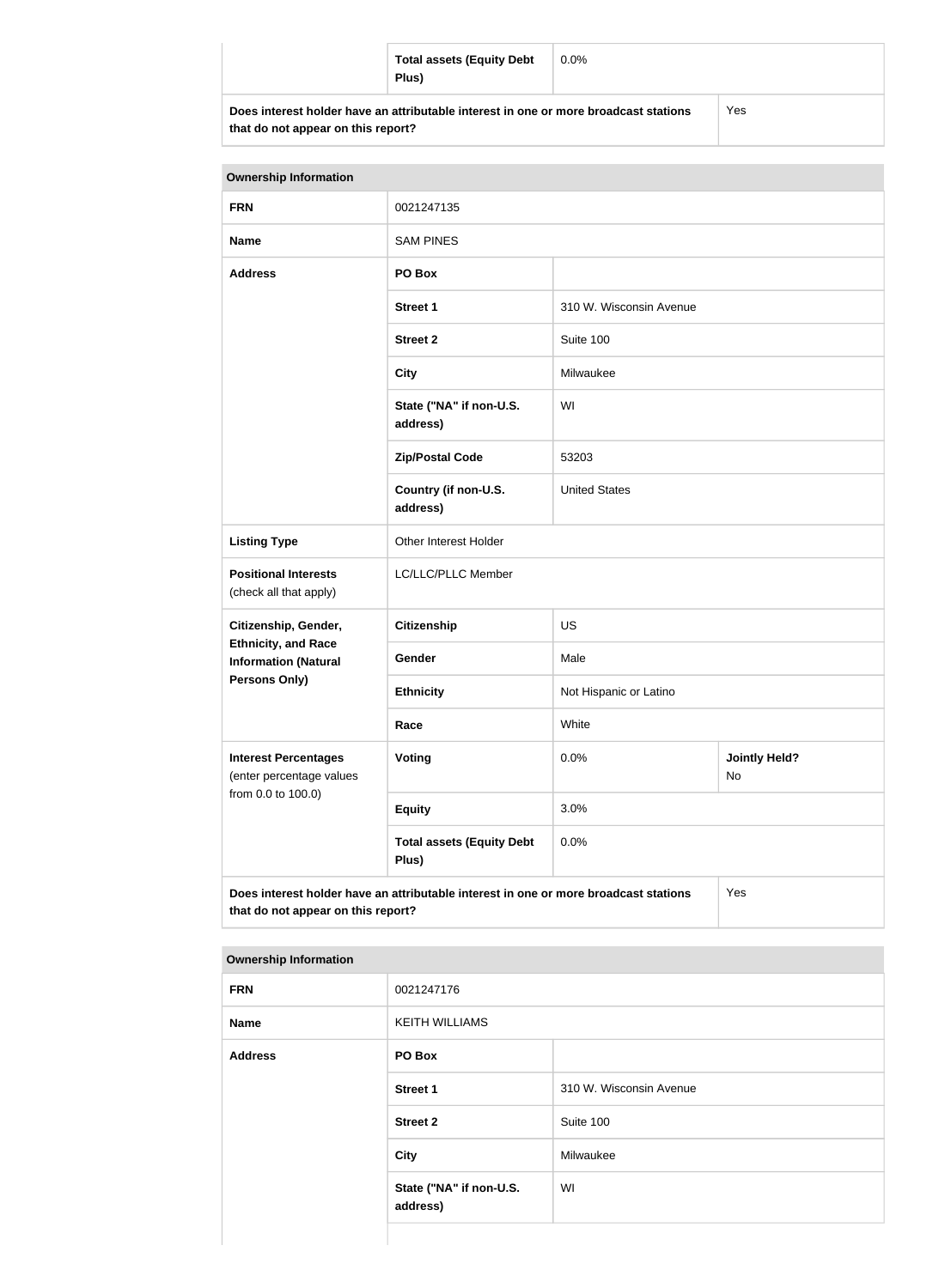|                                                           | <b>Zip/Postal Code</b>                                                               | 53203                  |                            |
|-----------------------------------------------------------|--------------------------------------------------------------------------------------|------------------------|----------------------------|
|                                                           | Country (if non-U.S.<br>address)                                                     | <b>United States</b>   |                            |
| <b>Listing Type</b>                                       | <b>Other Interest Holder</b>                                                         |                        |                            |
| <b>Positional Interests</b><br>(check all that apply)     | LC/LLC/PLLC Member                                                                   |                        |                            |
| Citizenship, Gender,                                      | <b>Citizenship</b>                                                                   | <b>US</b>              |                            |
| <b>Ethnicity, and Race</b><br><b>Information (Natural</b> | Gender                                                                               | Male                   |                            |
| Persons Only)                                             | <b>Ethnicity</b>                                                                     | Not Hispanic or Latino |                            |
|                                                           | Race                                                                                 | White                  |                            |
| <b>Interest Percentages</b><br>(enter percentage values   | <b>Voting</b>                                                                        | 0.0%                   | <b>Jointly Held?</b><br>No |
| from 0.0 to 100.0)                                        | <b>Equity</b>                                                                        | 3.0%                   |                            |
|                                                           | <b>Total assets (Equity Debt</b><br>Plus)                                            | 0.0%                   |                            |
| that do not appear on this report?                        | Does interest holder have an attributable interest in one or more broadcast stations |                        | Yes                        |

| o mnoromp mnormanom                                       |                                     |                         |                            |
|-----------------------------------------------------------|-------------------------------------|-------------------------|----------------------------|
| <b>FRN</b>                                                | 0021247184                          |                         |                            |
| <b>Name</b>                                               | <b>TIM COLLIGAN</b>                 |                         |                            |
| <b>Address</b>                                            | PO Box                              |                         |                            |
|                                                           | <b>Street 1</b>                     | 310 W. Wisconsin Avenue |                            |
|                                                           | <b>Street 2</b>                     | Suite 100               |                            |
|                                                           | <b>City</b>                         | Milwaukee               |                            |
|                                                           | State ("NA" if non-U.S.<br>address) | WI                      |                            |
|                                                           | <b>Zip/Postal Code</b>              | 53203                   |                            |
|                                                           | Country (if non-U.S.<br>address)    | <b>United States</b>    |                            |
| <b>Listing Type</b>                                       | Other Interest Holder               |                         |                            |
| <b>Positional Interests</b><br>(check all that apply)     | LC/LLC/PLLC Member                  |                         |                            |
| Citizenship, Gender,                                      | <b>Citizenship</b>                  | <b>US</b>               |                            |
| <b>Ethnicity, and Race</b><br><b>Information (Natural</b> | Gender                              | Male                    |                            |
| <b>Persons Only)</b>                                      | <b>Ethnicity</b>                    | Not Hispanic or Latino  |                            |
|                                                           | Race                                | White                   |                            |
| <b>Interest Percentages</b><br>(enter percentage values   | <b>Voting</b>                       | 0.0%                    | <b>Jointly Held?</b><br>No |
| from 0.0 to 100.0)                                        | <b>Equity</b>                       | 3.0%                    |                            |
|                                                           |                                     |                         |                            |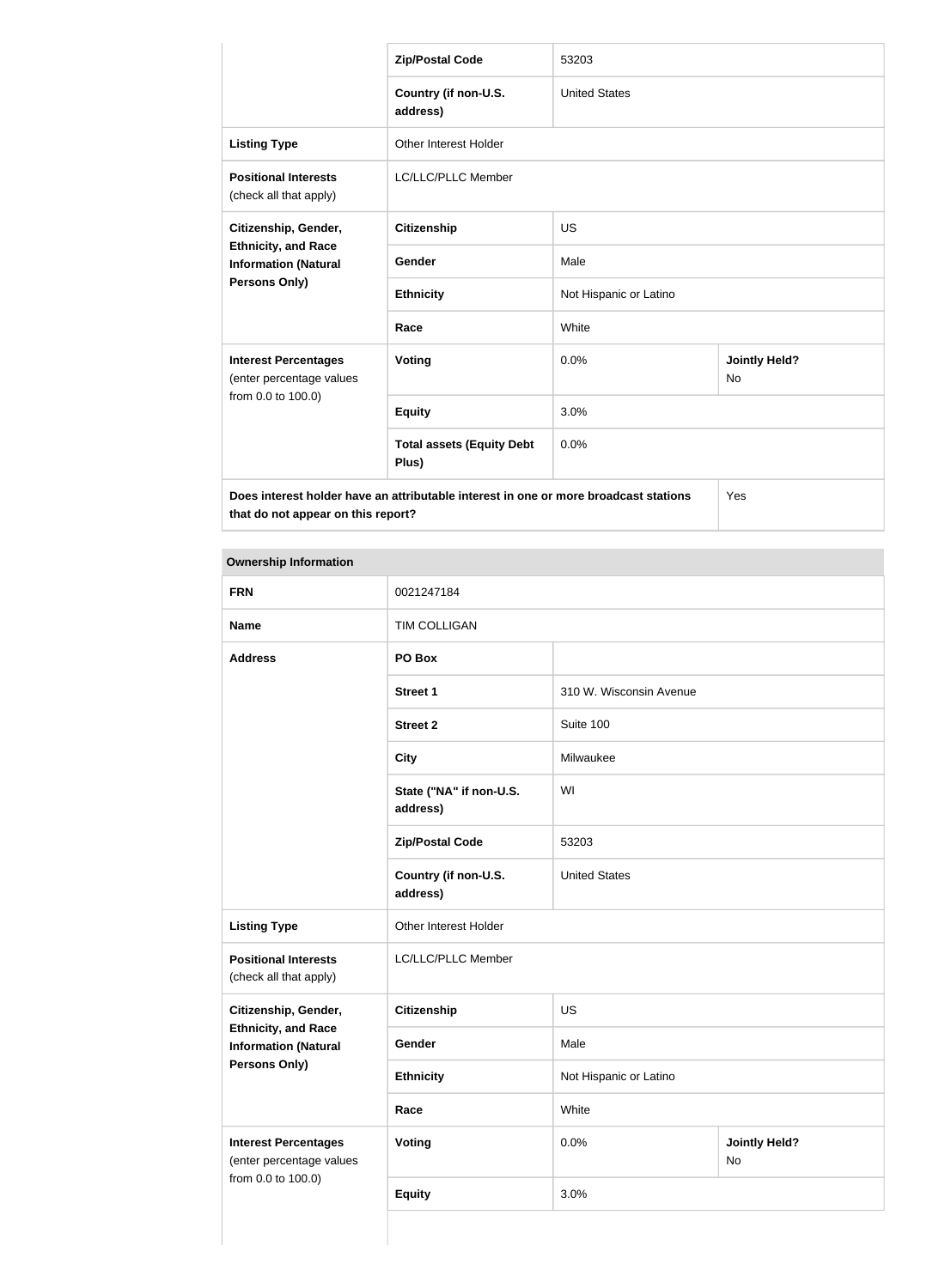| <b>Total assets (Equity Debt</b><br>Plus)                                            | $0.0\%$ |     |
|--------------------------------------------------------------------------------------|---------|-----|
| Does interest holder have an attributable interest in one or more broadcast stations |         | Yes |

| that do not appear on this report? |
|------------------------------------|
|------------------------------------|

| <b>Ownership Information</b>                                                                                                      |                                           |                         |                            |  |
|-----------------------------------------------------------------------------------------------------------------------------------|-------------------------------------------|-------------------------|----------------------------|--|
| <b>FRN</b>                                                                                                                        | 0021247192                                |                         |                            |  |
| <b>Name</b>                                                                                                                       | <b>ERIC DAVIDSON</b>                      |                         |                            |  |
| <b>Address</b>                                                                                                                    | PO Box                                    |                         |                            |  |
|                                                                                                                                   | <b>Street 1</b>                           | 310 W. Wisconsin Avenue |                            |  |
|                                                                                                                                   | <b>Street 2</b>                           | Suite 100               |                            |  |
|                                                                                                                                   | <b>City</b>                               | Milwaukee               |                            |  |
|                                                                                                                                   | State ("NA" if non-U.S.<br>address)       | WI                      |                            |  |
|                                                                                                                                   | <b>Zip/Postal Code</b>                    | 53203                   |                            |  |
|                                                                                                                                   | Country (if non-U.S.<br>address)          | <b>United States</b>    |                            |  |
| <b>Listing Type</b>                                                                                                               | Other Interest Holder                     |                         |                            |  |
| <b>Positional Interests</b><br>(check all that apply)                                                                             | LC/LLC/PLLC Member                        |                         |                            |  |
| Citizenship, Gender,                                                                                                              | <b>Citizenship</b>                        | <b>US</b>               |                            |  |
| <b>Ethnicity, and Race</b><br><b>Information (Natural</b>                                                                         | Gender                                    | Male                    |                            |  |
| <b>Persons Only)</b>                                                                                                              | <b>Ethnicity</b>                          | Not Hispanic or Latino  |                            |  |
|                                                                                                                                   | Race                                      | White                   |                            |  |
| <b>Interest Percentages</b><br>(enter percentage values<br>from 0.0 to 100.0)                                                     | Voting                                    | 0.0%                    | <b>Jointly Held?</b><br>No |  |
|                                                                                                                                   | <b>Equity</b>                             | 3.0%                    |                            |  |
|                                                                                                                                   | <b>Total assets (Equity Debt</b><br>Plus) | 0.0%                    |                            |  |
| Does interest holder have an attributable interest in one or more broadcast stations<br>Yes<br>that do not appear on this report? |                                           |                         |                            |  |
|                                                                                                                                   |                                           |                         |                            |  |

| (b) Respondent certifies that any interests, including equity, financial, or voting | Yes |
|-------------------------------------------------------------------------------------|-----|
| interests, not reported in this filing are non-attributable.                        |     |
| If "No," submit as an exhibit an explanation.                                       |     |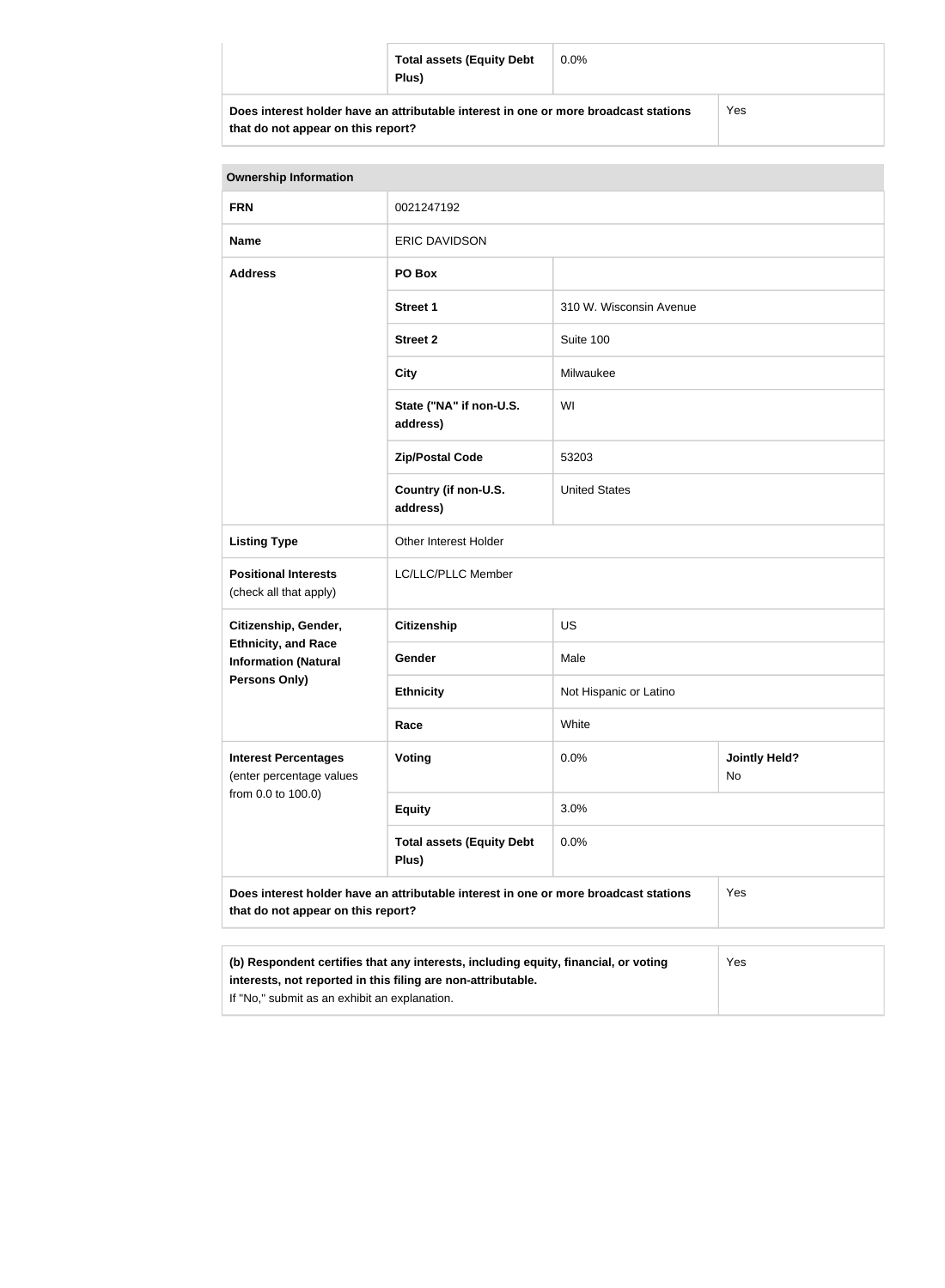

**(d) Are any of the individuals listed as an attributable interest holder in the Respondent married to each other or related to each other as parentchild or as siblings?** Yes

If "Yes," provide the following information for each such the relationship.

#### **Family Relationships**

| <b>FRN</b>   | 0019399807   | <b>Name</b> | Craig L Karmazin |
|--------------|--------------|-------------|------------------|
| <b>FRN</b>   | 0021247077   | <b>Name</b> | Sharon Karmazin  |
| Relationship | Parent/Child |             |                  |

| (e) Is Respondent seeking an attribution exemption for any officer or director with<br>duties wholly unrelated to the Licensee(s)?                                                                                             | No |
|--------------------------------------------------------------------------------------------------------------------------------------------------------------------------------------------------------------------------------|----|
| If "Yes," complete the information in the required fields and submit an Exhibit fully describing<br>that individual's duties and responsibilities, and explaining why that individual should not be<br>attributed an interest. |    |

Attach a flowchart or similar document showing the Licensee's vertical ownership structure including the Licensee and all entities that have attributable interests in the Licensee. Licensees with a single parent entity may provide a brief explanatory textual Exhibit in lieu of a flowchart or similar document. Licensees without parent entities should so indicate in a textual Exhibit.

**Non-Licensee Respondents should select "N/A" in response to this question.**